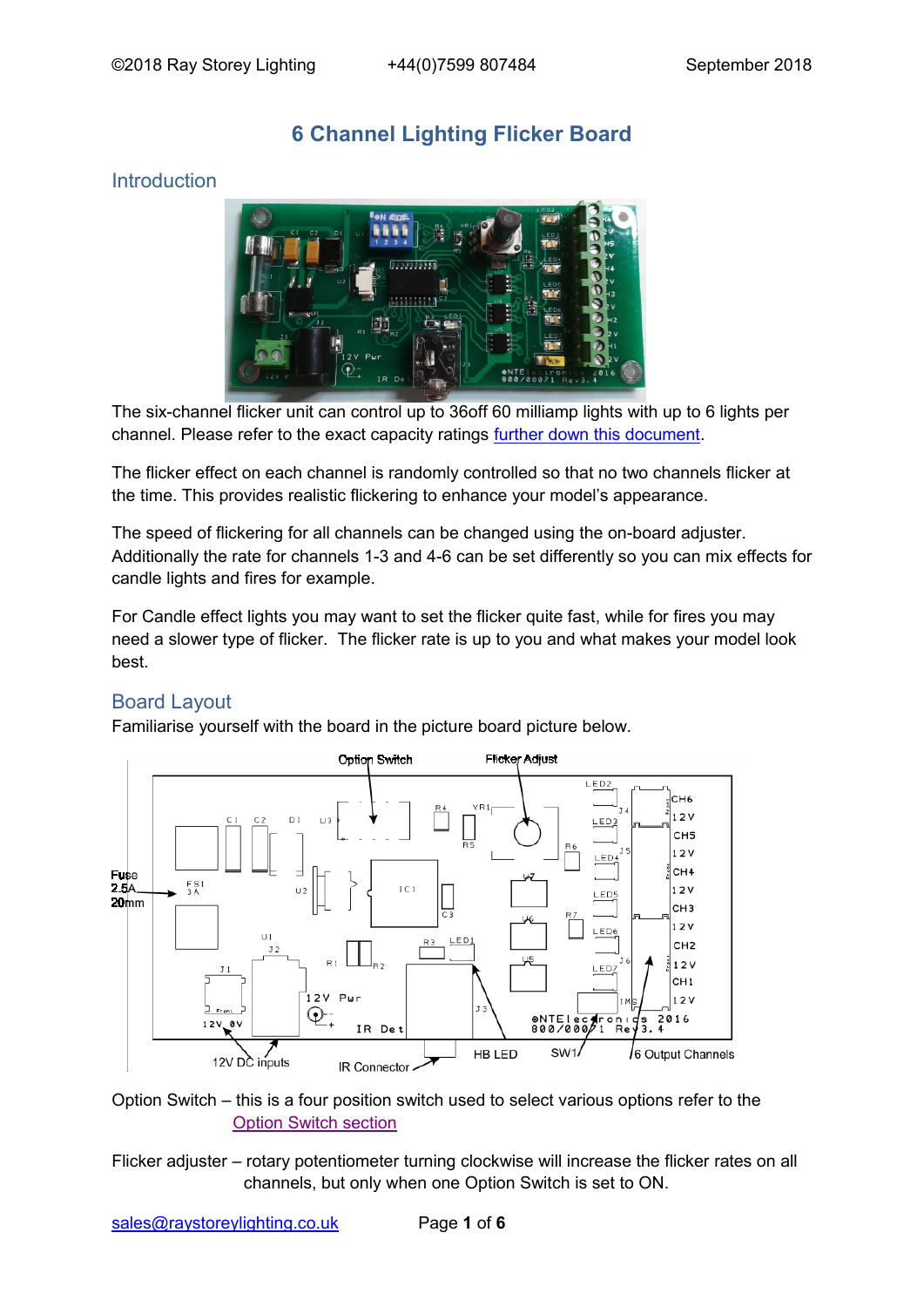- Output Channels 6 output channels marked 12V CH1 to 12V CH6. Each light needs two wires the 12V supply and the switched wire.
- SW1 this is used to turn off all the channel indicator LED's, so the board stays dark when in use, the channels will still be active.
- HB LED This is the Heart Beat LED and should be flashing slowly when the board is first powered up to indicate that it is working correctly. After approx. 30 seconds it will stop flashing but the board will continue to work as long as the 12V DC power is on.
- IR Receiver. Connection this is where an optional Infra-Red receiver may be connected to allow the board to be remotely controlled. This is an upgrade option that can be purchased please [contact us](#page-5-0) for details.
- 12V DC Power In there are two connections and either may be used to provide the 12V DC power to the board. The two way rising clamp connector or alternatively a standard 2.5mm socket with a centre positive. You only need to connect either one of these. The second unused connection could be used to send power to another board but this will not go through the on-board fuse.
- Fuse the on board fuse is rated at 2.5 amps and is 20mm long. Before replacing the fuse turn off the power. Always replace the fuse with the same type and rating. **Increasing the fuse size could be hazardous please don't short circuit the fuse holder, or change the fuse for one with a higher rating.**

#### Connecting your lights

Tools required. Small screwdriver that fits the cage clamp connector terminals and a small pair of wire cutters or scissors.

Each light bulb has two wires – one is used to supply 12V to the bulb whilst the second is switched on, or off by the boards channel driver. The 12V supply and channel terminals are marked on the board. Each channel therefore needs two wired connections.

The channel connectors are called "rising clamp" connectors. They are specially designed to grip the small wires that are used in most models.

Examine the [picture](#page-1-0) which shows two connectors, one not ready for a wire, and the second ready to accept a wire.



<span id="page-1-0"></span>Before attempting to insert your wire/s into a cage connector please make sure that the screw has been turned anti-clockwise until the clamp is at the bottom of the connector.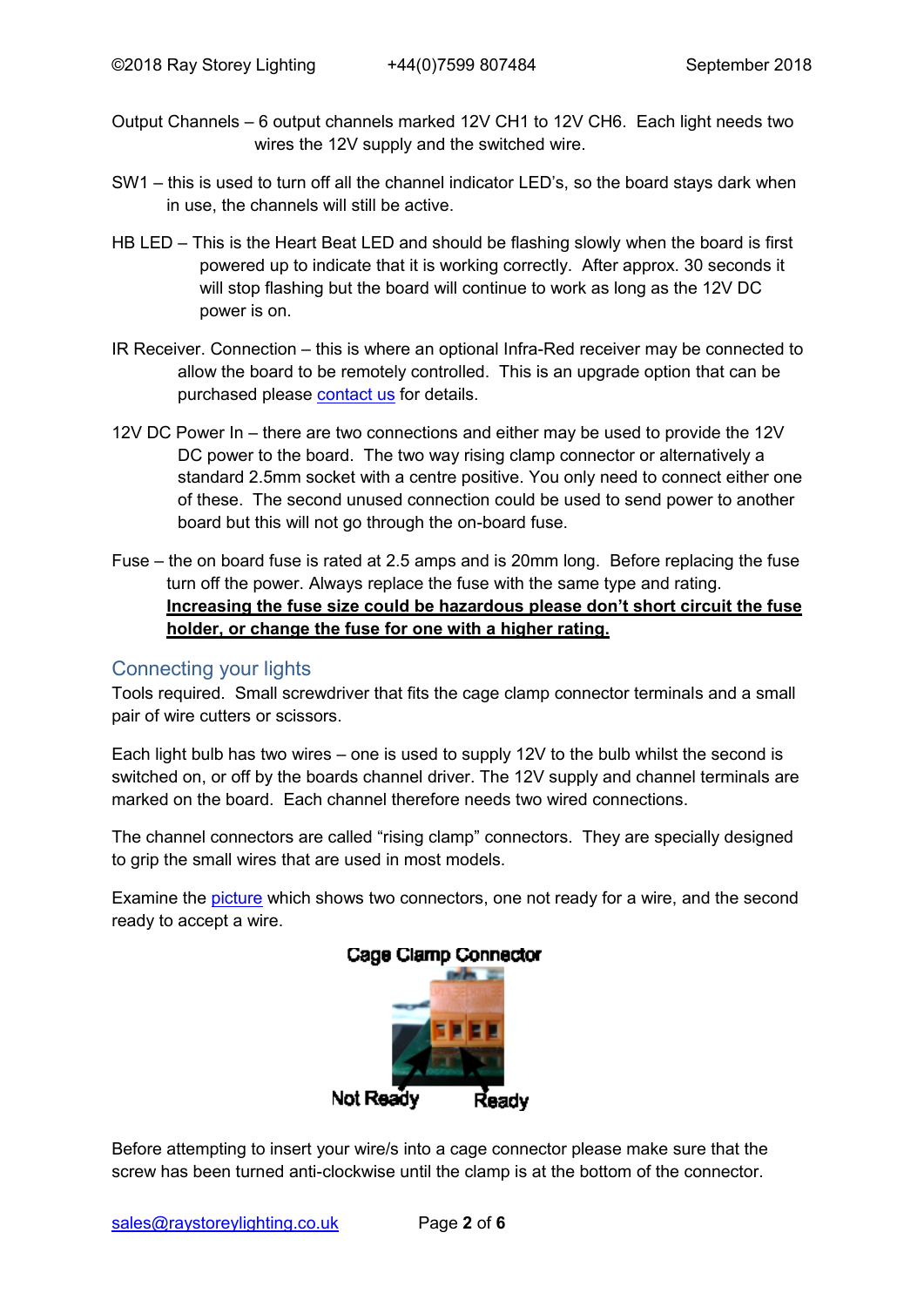Remove about ½" insulation from the end of the wires and then twist the individual wires so there are no loose strands. Insert each of the wires into the connector, (12V & switched wire), and then use your screwdriver to turn the clamp screw clockwise until the wire/s are firmly clamped. It's best to give a small tug on the wires to make sure they have been firmly clamped. Check the wires as we don't want any loose wires or stray ends shorting the channel.

If you want to wire more than one light into a channel the lights should be wired in parallel.

### <span id="page-2-0"></span>Option Switch

The option switch has four slide switches and are used to change various settings of your lights. The table below shows the combinations that can be used.

| <b>Switch Positions</b> |  |                   |   | <b>Operation</b>                                                                                                                                                                                                                                                                                        |
|-------------------------|--|-------------------|---|---------------------------------------------------------------------------------------------------------------------------------------------------------------------------------------------------------------------------------------------------------------------------------------------------------|
| <b>ON</b><br>ᇛ          |  | 2<br>ā            | 4 | All switches are OFF. Channels 1-3 and 4-6 have their flicker rate set<br>to any previously stored values. The rates for 1-3 and 4-6 may be set<br>independently by using the switch positions below.                                                                                                   |
| 에<br>ᅊ                  |  | 2                 | a | Switch 1 is ON all others are OFF.<br>Channels 1-3 will be on, channels 4-6 are off. The flicker rate for<br>channels 1-3 can be set using the rotary potentiometer. After setting<br>the flicker rate returning SW1 to off will store the rate for channels 1-3<br>and all channels will turn back on. |
| <b>ON</b><br>ᅊ          |  | Я<br>2            |   | Switch 2 is ON all others are OFF.<br>Channels 4-6 are on, channels 1-3 are off. The flicker rate for<br>channels 4-6 can be set using the rotary potentiometer. After setting<br>the flicker rate returning SW2 to off will store the rate for channels 4-6<br>and all channels will turn back on.     |
| <b>ON</b><br>ᇛ          |  | $\mathbf{z}$<br>а |   | In this position all flicker channels are controlled by the rotary<br>potentiometer. Nothing is stored so the adjuster always controls the<br>flicker for all channels. Switching this back to off will revert channels<br>to the previously stored values.                                             |
| <b>ON</b><br>ᇛ          |  |                   |   | All channels will be on with no flicker effect. If the IR remote control<br>option has been purchased the remote handset may be used to<br>switch individual channels on and off.                                                                                                                       |

After adjustments have been made all the switches can be returned to the off position. The flicker rates for 1-3 and 4-6 may be different. If you want the same flicker rate on all channels leave SW3 on and control the rate for all channels using just the rotary potentiometer.

The on-board processor safely stores your set values even while the power is off.

### <span id="page-2-1"></span>Infra-Red Remote Control (IR)

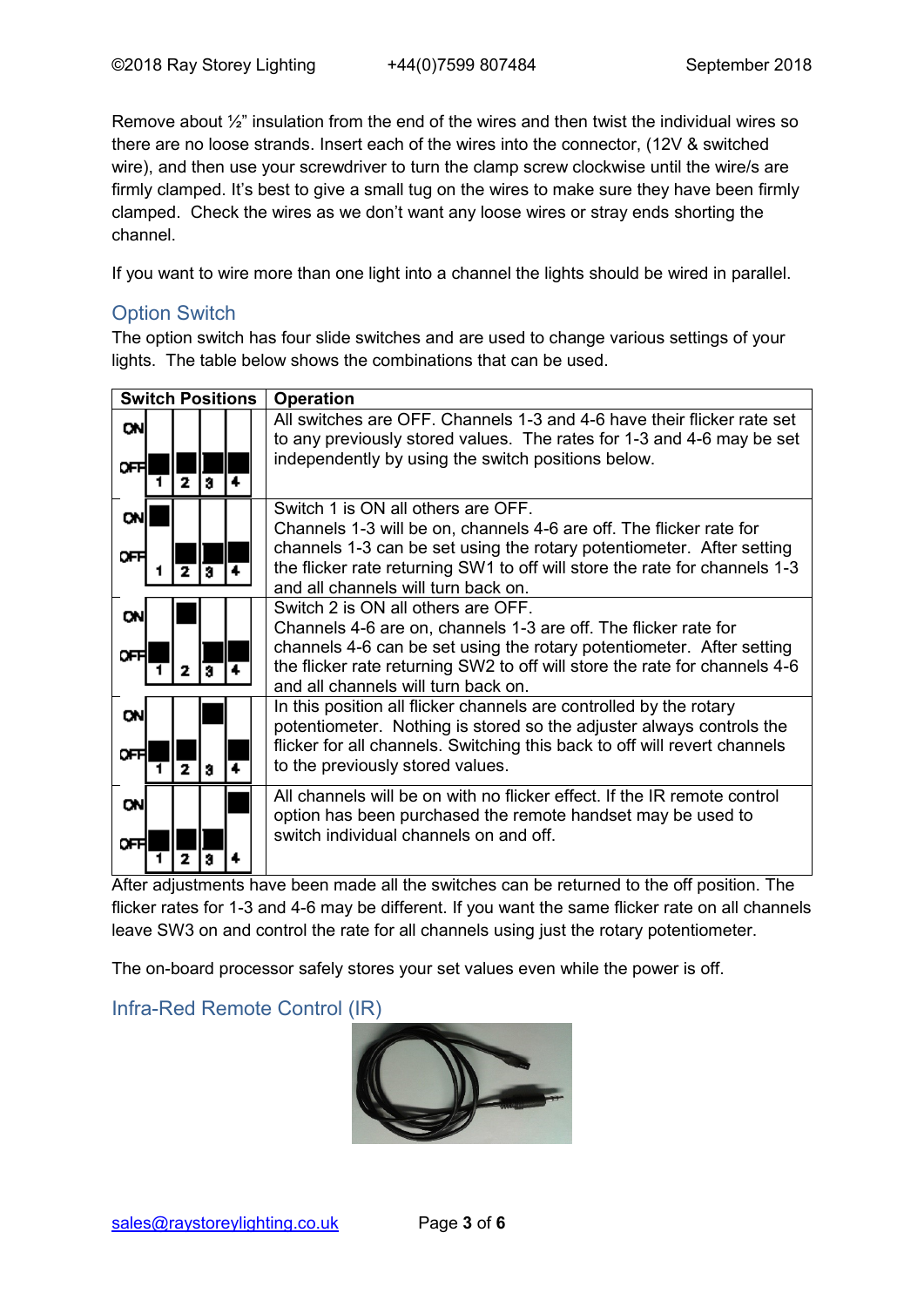The IR connector detector is used to connect the IR receiver, (shown above). Before connecting the IR receiver make sure the board is switched off. The IR detector must be positioned at the front of your model in a position where it can receive the signal from the remote control handset. Just like your TV remote control if the signal from the remote cannot be seen, the control will not work. The plug on the end of the IR receiver cable is plugged into the IR connector on the board.



The IR remote control is only used to turn static lights on/off so the option switch 4 must be on for this to work. The IR is not used to control flickering effects.

#### **Ratings**

The unit must only be powered from a 12V DC power supply. The 12V DC supply must be capable of suppling a minimum of 2.5 Amps.

Each channel of the flicker unit is rated at 360 milliamperes, (mA for short) or 0.36 Amps.

Total maximum load for the board is 6 x 0.36Amps = 2.16 Amperes.

The unit should only be connected to incandescent light bulbs; usually referred to a "Grain of Wheat", or GOW bulbs. These bulbs come in different mA ratings. Typical ratings are 30mA, 60mA and 80mA.

If you wish to drive LED type light units then a suitable resistor must be connected in series with the LED to limit the current for that LED and channel rating. Also note that LED's are polarity sensitive so must be connected correctly or damage to the LED could result. 12V is +ve and switched is -ve.

To calculate the number of lights that can be driven on an individual channel add up the mA ratings for all bulbs on the channel. If you don't know the mA ratings it is best to assume they are all 80mA and work with that figure. If a channel is overloaded or shorted out that channel will shut down until the fault is removed.

### Rating Examples

If we have 6 off 60mA lights, this could be two 3 bulb chandeliers (i.e. 6 bulbs), or 6 single wall lights.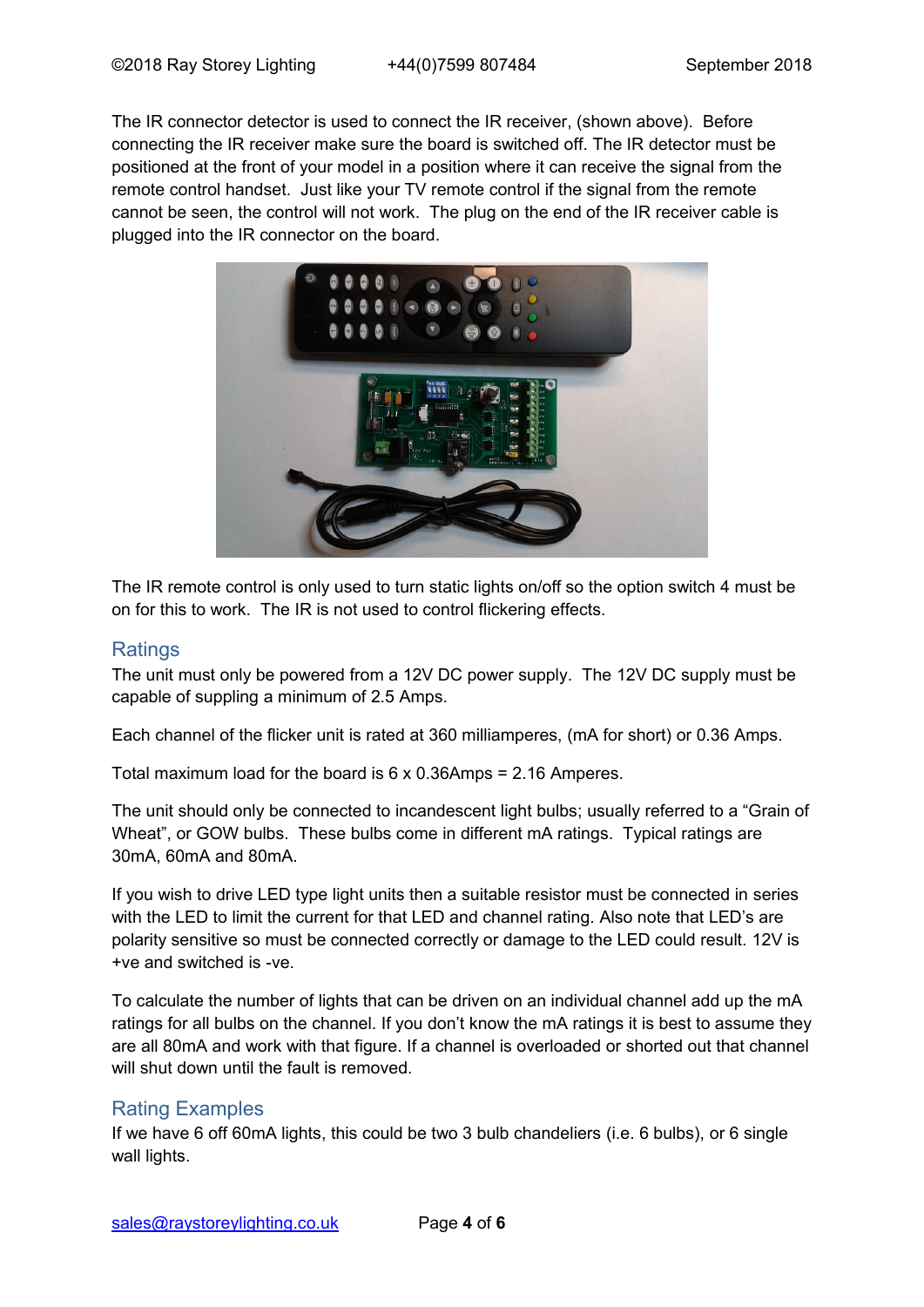Channel load is 6 lights x 60mA each = 360mA the maximum allowed.

If you have 12 off 30mA bulbs this would be 12 lights x 30mA each = 360mA a maximum.

Remember this is the maximum load on each channel and as the unit has 6 channels we could drive 36 off 60mA bulbs or 72 off 30mA bulbs as long as we **don't exceed the limit on each individual channel!**

You can of course mix bulb ratings on a channel they don't all have to be the same mA as long as the total mA **doesn't exceed** 360mA. Bulbs still need to be wired in parallel though.

# Temperature and Ventilation

If the unit is driving a lot of bulbs, certain components on the board, like the driver chips, can run extremely hot. In these circumstances the board must be mounted in a well-ventilated position. The board must be mounted on an insulated surface to avoid damaging the board by shorting out the back of the board.

**WARNING: Be careful not to let anyone, especially children or vulnerable adults, touch the board, even after switching off, as it may be hot!**

# Fault finding

**Always turn the power off at the wall socket before removing the board fuse or changing any wiring, or other parts.**

The board contains a microcontroller, which is a small computer chip. This chip has a Red "Heart Beat" (HB), LED situated just behind the large driver chip. If the board is being correctly supplied with power Heart Beat LED will begin blinking for about 30 seconds after first switching on.

If the HB LED is not blinking when the power is first turned on, check the power supply to the board is plugged in, switched on at the wall socket and working.

If the Power supply is OK, check or replace the 2.5A board fuse. If the fuse has gone you should check for other faults before replacing the fuse. Always replace with the same rating fuse.

SW1 on the board can be set to the off position so that none of the channel LED's will be ON. This is switch is provided so that the channel LED's do not light up the back of your model. For the same reason the HB led goes out after 30 secs.

Each channel also has its own individual LED indicator on the board, to help you with fault finding. If a particular light in your model is not working first make sure that SW1 is on, checking the channel LED is lit will let you know that the channel is supplying power to that light.

If the channel LED is not lit when SW1 is on, then either that channel is not turned on [\(IR](#page-2-1)  [option\)](#page-2-1), or you may have a short circuit in your wiring, or a faulty bulb. Disconnect that channel wiring, and check the channel LED is lit. If the LED is on then examine your wiring and lights for faults, replace any suspect bulbs.

If the channel LED is still not lit check that all other channel LED's are lit.